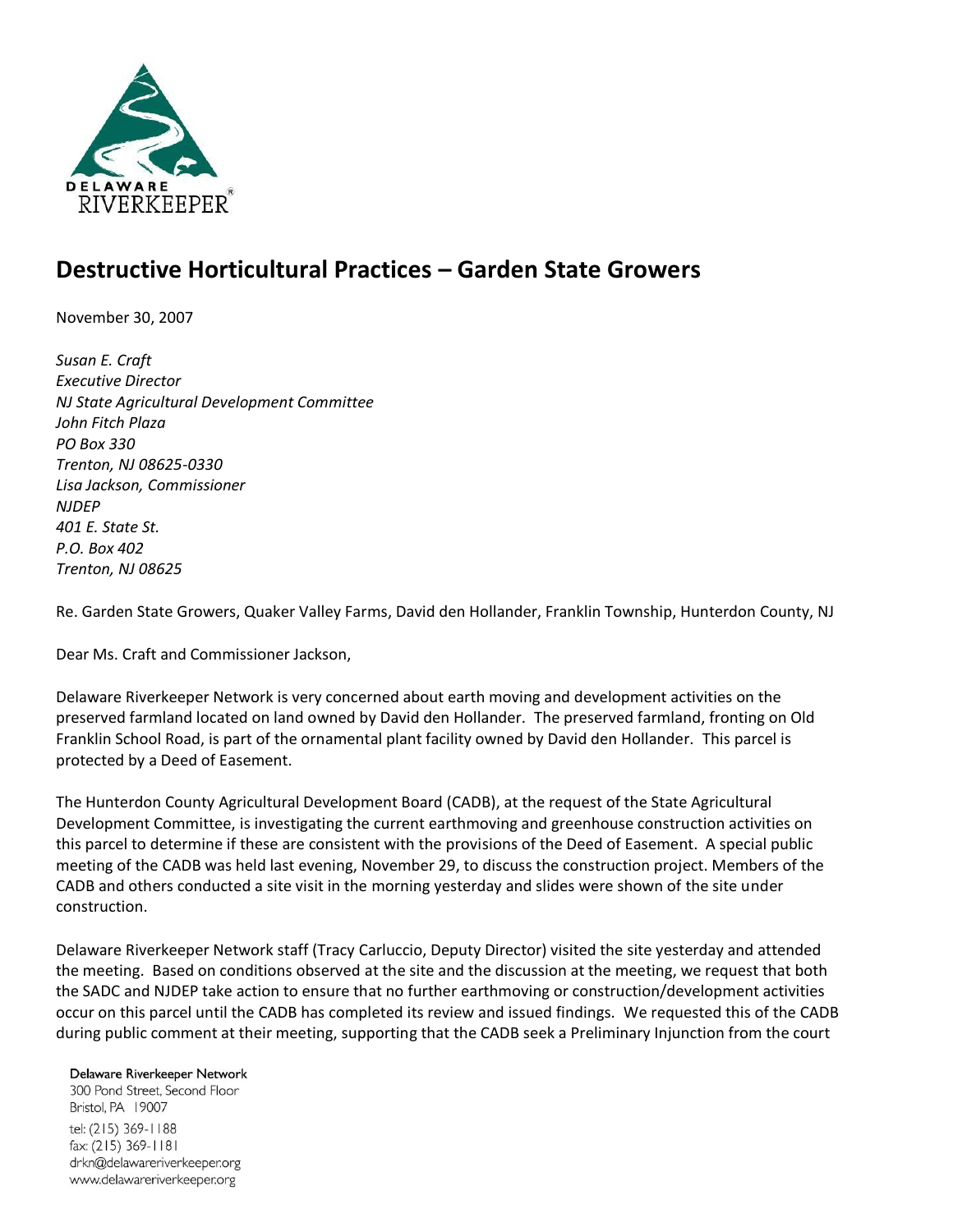while the Board deliberates. The CADB decided at their meeting that the deliberations should continue so that they may have the benefit of expert witnesses on the technical and policy issues they must decide.

We request a stop to all activity on the site because of the extraordinary nature of the ongoing activities there. Enormous earthmoving equipment is excavating a large area, removing the soil, and compacting the subsurface to ready it for the structures. In some places the excavation is several feet deep, perhaps as much as 10 feet deep. The Quakertown soils that are being removed (we are not certain what is being done with these soils) are considered prime farmland soil and are among the highest quality in the State.

We note that the Quakertown soil series were established in Hunterdon County, NJ and are mainly located in the Northern Piedmont area of New Jersey and Pennsylvania. Quakertown soils are prized because they are well drained and produce little runoff yet have moderately slow permeability, rating active cation-exchange activity. They are used mainly for agricultural crops and typically support forests of oak, hickory, yellow poplar and ash. This soil series is characterized by its undulating topography, relatively moderate slopes, and thick dept[h\[1\].](http://delawareriverkeeper.org/newsresources/factsheet.asp?ID=64#_ftn1) New Jersey's Farmland Preservation Program paid a premium price for these soils.

The extensive grading, excavation, removal and compaction of these soils destroys the soil, eliminating their valuable soil characteristics and properties. Further, the conversion of this preserved land from prime farmland to a compacted subsoil condition facilitates the construction of the structures used by Mr. Den Hollander for his plant production operations but is detrimental to the use of this property for agricultural purposes outside of the present commercial nursery.

These impacts seem to directly contradict the provisions of the Deed of Easement and NJAC 2:76-6.15 which requires that "no activity shall be permitted on the premises which would be detrimental to drainage, flood control, water conservation, erosion control, or *soil conservation* (emphasis added), nor shall *any other activity be permitted which would be detrimental to the continued agricultural use of the premises*." (emphasis added)

While the CADB decides if these present activities violate the Deed of Easement, all further activity on this parcel should be halted. Much damage has already been done but much more can occur if work continues on this site while the CADB continues its hearings. The site can be effectively protected with soil conservation techniques during a stop-work interval; the halting of work is not being done during the owner's critical growing season.

However, if work continues the property will undergo further indelible and/or detrimental changes such as the destruction and removal of the soil, more extensive exposure of highly erodable subsoils and the compaction of the earth. These land changes are severe; indeed, some of these changes are impossible or nearly impossible to be undone. It is important to note that nature makes about two and a half centimeters (1 inch of soil) approximately every 500 years<sup>[2]</sup>; the Quakertown soil series characteristics may never be able to be restored. In terms of environmental impacts and economic effects, it is reasonable to stop work to prevent further damage while the CADB conducts its important deliberations.

We respectfully request that your agencies take this rather unusual action because of the public investment in this preserved farmland and because of the high integrity resources that are being impacted by these activities. We ask that if you do everything in your power to bring activities at this property to a stop during this interval of decision making. We ask that use all tools available to you in this effort -- legal, regulatory, and through the power of mediation and negotiation. Thank you for your consideration.

Sincerely,

*Maya K. van Rossum Tracy Carluccio the Delaware Riverkeeper* Deputy Director *cc: Hunterdon County Agriculutral Development Board Franklin Township*